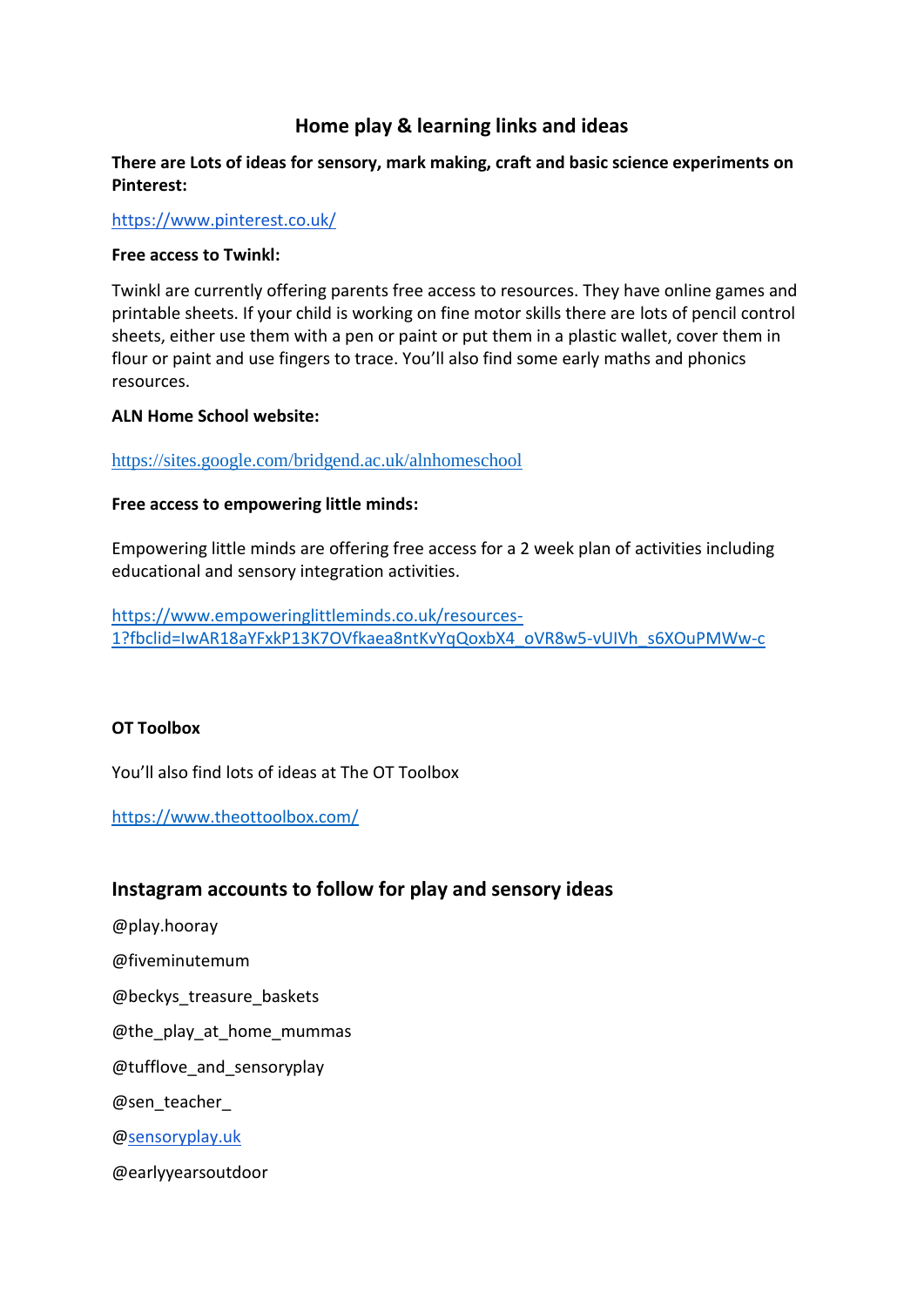@sensoryideas

# **Sensory/messy play ideas**

- <https://www.learning4kids.net/list-of-sensory-play-ideas/>
- <https://lemonlimeadventures.com/12-sensory-play-ideas-to-encourage-hands-on-learning/>
- **Cloud Dough**
- Pour 1 Cup Baby Rice into a container
	- Add 3 Tablespoons of Melted Coconut Oil to the rice cereal. Mix and let the mixture cool.
- **Cornflour gloop**
- Cornflour
- Water
- Colouring (if desired)
- **Paint with different objects** sticks, plants, feathers, fruit/veg printing, hands and feet etc
- **Water play**
- **Sock bubble snakes**

Plastic bottle - wide end cut off, Sock, Washing up liquid and water

Put sock over end of bottle, dip into washing up liquid/water solution, blow through drinking end.

- **Crazy soap**
- **Water spray bottles**
- **Coloured rice/spaghetti**
- **Ice play – freeze (safe or edible) objects in ice –** explore them, try and melt them, use other tools to try and break the ice to get to objects
- **Collect leaves, flowers, petals etc and make potions and perfumes**
- **Mud kitchens**
- **Have a bath purely for playing –** take different toys, bath bombs, crazy soap etc, bath crayons

# **Play ideas**

- **Containers, sieves, pots and pans –** play with rice, water, flour
- **Digger land –** set up vehicles with cereal, rice, soil, corks etc
- **Nature hunt outside** make a list of objects to find
- **Plant seeds/vegtables etc**
- **Dig for worms and other creatures**
- **Bath dolls**
- **Muddy puddles** tray with hot choc powder and water to make mud, put animals or anything that your child is interested in in muddy tray. Have a second tray with clean soapy water in and wash the animals/objects after they have got muddy.
- **Duplo/lego/blocks**
- **Puzzles and jigsaws**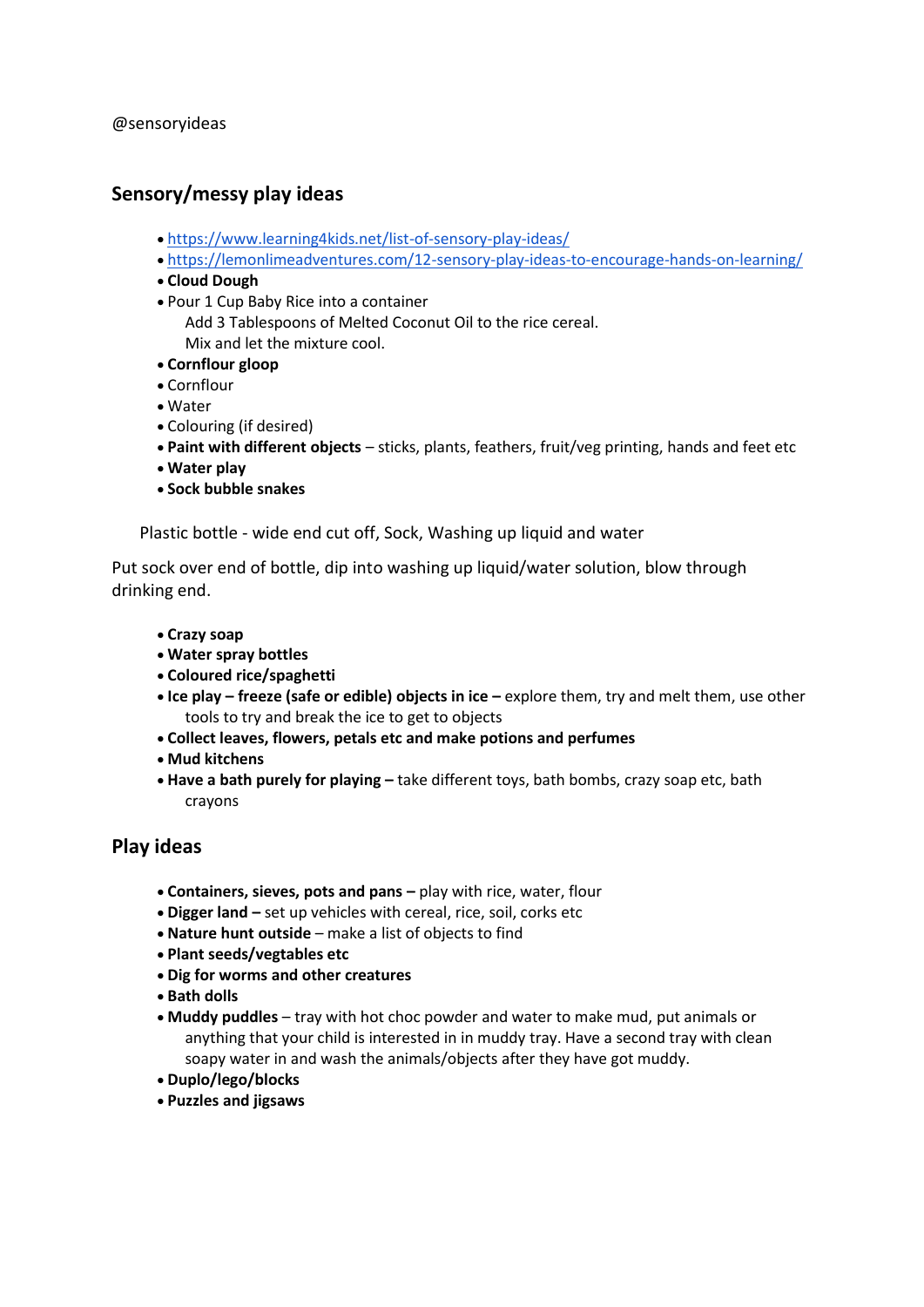# **Story ideas**

- **Twinkl** has a range of sensory stories
- **You tube** has lots of stories recorded
- **You can also do your own sensory story**

Choose a book and get together some simple resources to support story in a sensory way: e.g.

Hair dryer on different temp settings for wind, hot sun

Water spray and umbrellas for rain

Spices for smells

Instruments for different noises/actions

Different fabrics and textures to feel

Soft toys to represent characters in the story

Food items for taste

Ice and heat packs for cold/warmth

Foil blankets

# **Mark making and fine motor**

- Threading cheerios onto spaghetti
- Hammer golf tees into potatoes
- Poke straws into holes in a shoe box
- Posting activities make hole in box and post items in
- Sticks etc into playdough
- Chalks on ground outside
- Paint sticks on windows (they do wash off)
- Painting with water and paintbrushes outside
- Threading beads onto pipe cleaners
- Pasta onto string
- Pipe cleaners into colander holes
- Draw/paint/mark make onto and inside cardboard box
- Colour matching activities use coloured bowls and plates, find objects from around the home or just building blocks etc, can they sort into colours
- Water, washing up liquid and whisks
- Bath bombs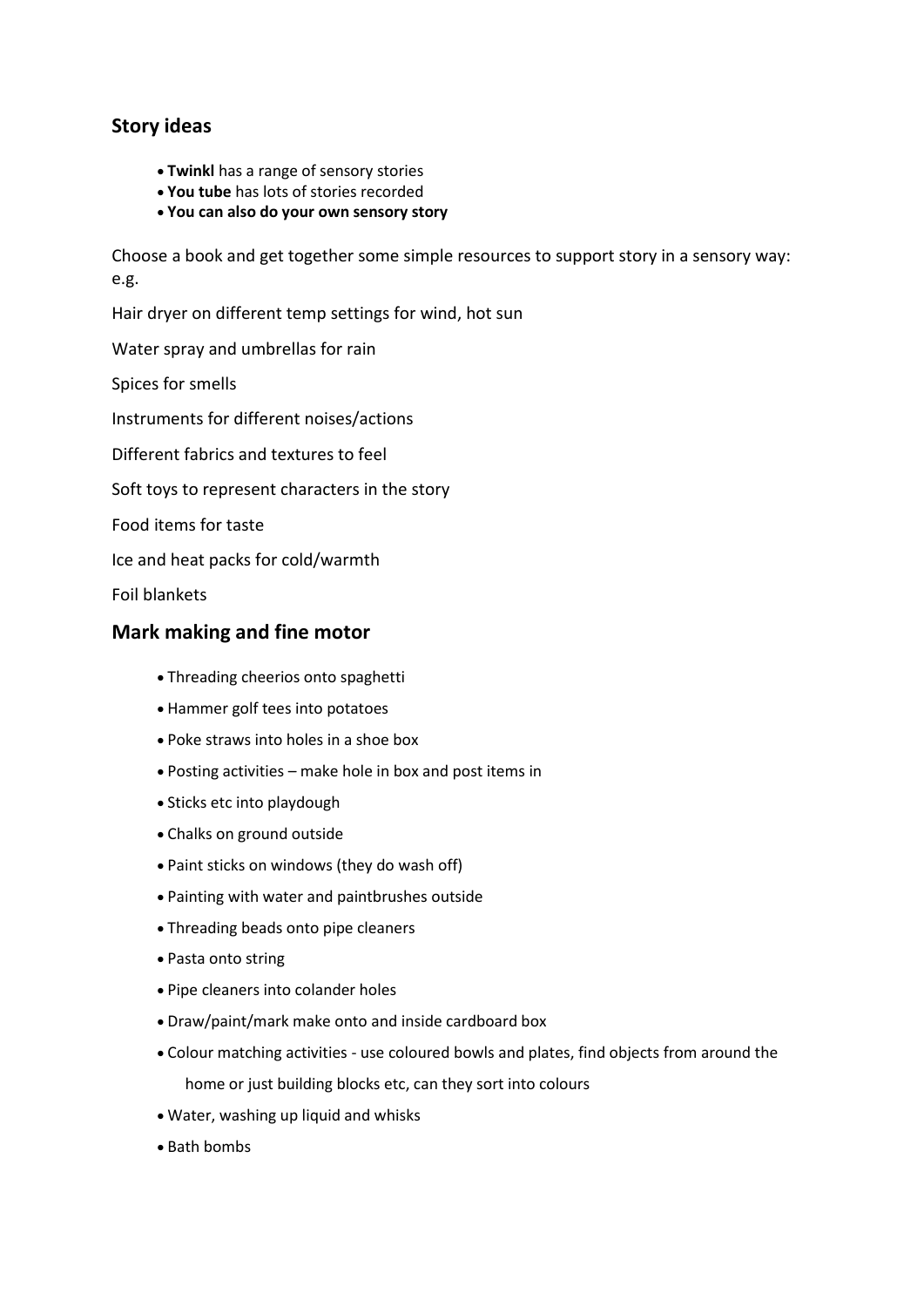- Cutting and sticking using old magazines, make collages, use Argos catalogue to make a collage of favourite things
- Play with clothes pegs hang out dolls clothes, socks etc on a washing line (tie piece of string between two chairs)

# **Our Favourite Apps**

Phonics play are offering free access to their apps. Most of our children working on phonics at Valley are working on phase 1 and phase 2 phonics.

<https://www.phonicsplay.co.uk/> talking tom cbeebies games touch and write touch and sound finger paint Montessori number line Shubi learning games

# **Sensory diet activities**

- Wheelbarrow walking.
- Animal walks (e.g bear walks, crab walking, frog jumps)
- Trampolining.
- Cycling or using a scooter.
- Swings (forward and back, side to side, rotary)
- Rough and tumble play.
- Deep pressure squishing or sandwiching with pillows or balls
- Spinners and roundabouts

#### **Jumping**

- on bed
- sofa
- trampoline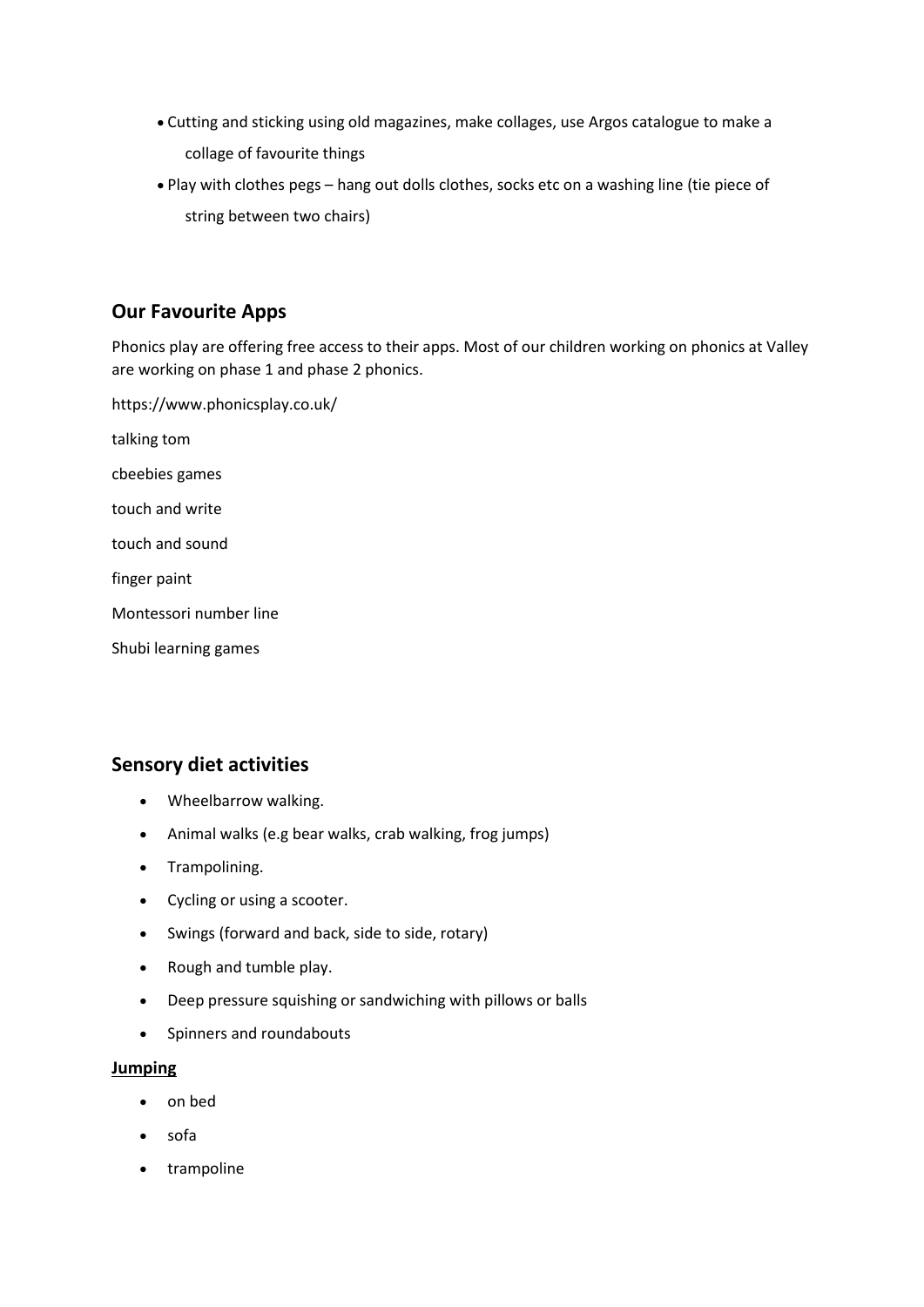## **Climbing**

- rock walls
- jungle gyms
- monkey bars
- ropes
- slides
- through a tunnel

#### **Swinging**

- **•** outdoor swings
- indoor swings
- swinging child in a blanket

#### **Riding**

- scooter board
- bikes
- scooters
- skateboard
- roller blades
- sleds
- any of the above over bumps or down hills
- seesaw

### **Pushing/Pulling Heavy Objects (Heavy Work Activities)**

- carrying shopping
- pushing empty wheelie bins inside
- raking leaves
- pulling weeds
- shovelling mud/soil
- vacuuming
- pushing shopping trolley
- carrying a laundry basket
- a rope tied to a door knob or heavy object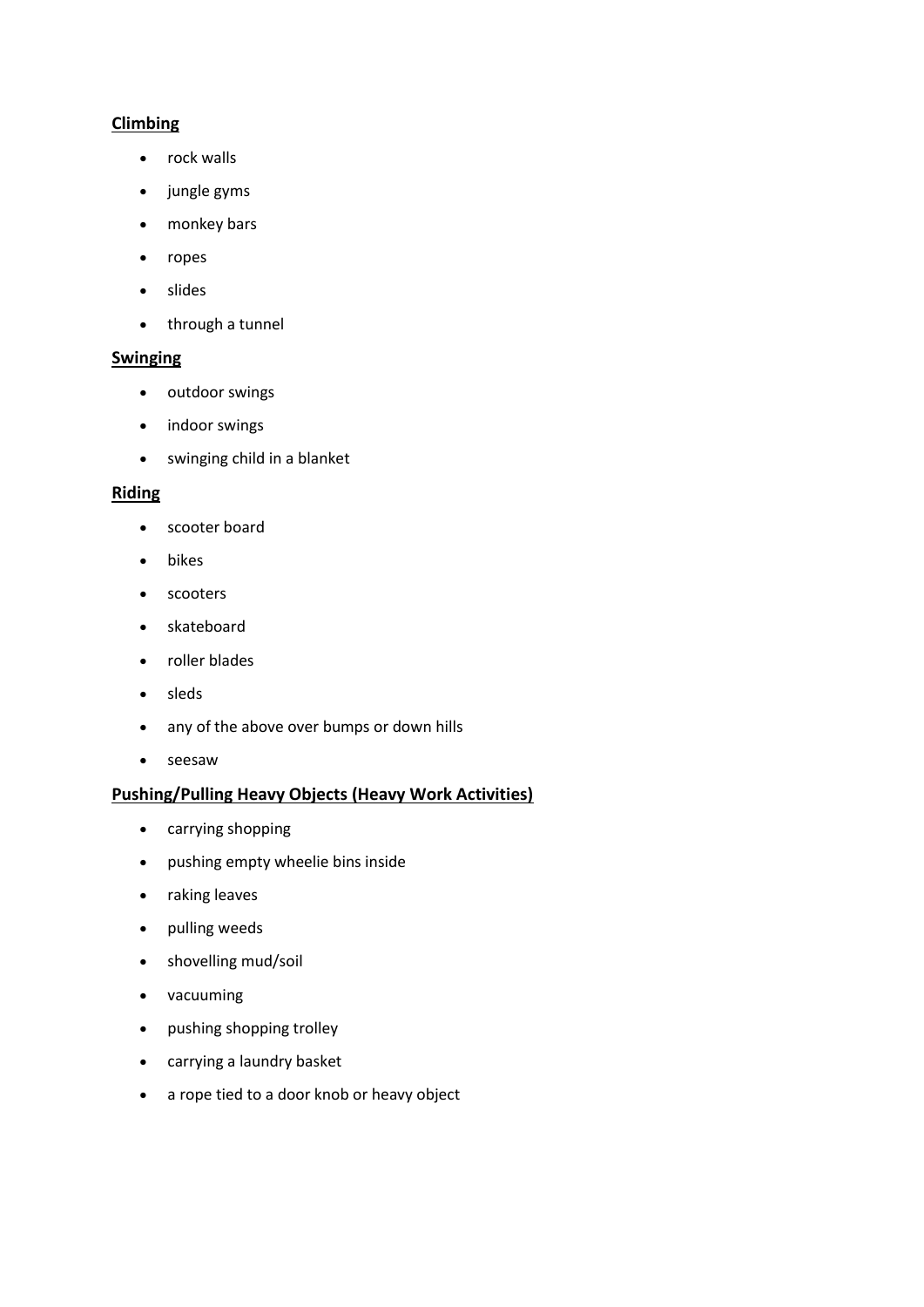## **Chewing**

- crunchy foods
- gum
- salty or spicy foods
- chewy jewelry
- chewable pencil tops
- chewable safe toys
- teethers and chewable toys

### **Vibration** (is alerting versus calming when used in short bursts)

- handheld massagers
- vibrating cushions/pillows

### **Playing active games**

- running
- obstacle courses
- skipping
- leap frog
- tug of war
- wheelbarrow walking
- various animal walks (walking like a crab, hopping like a kangaroo, etc.)
- row, row, row your boat with a partner
- Swimming
- Crashing and jumping into pillows (put all of your pillows or soft toys in a pile on the floor)

### **Playing with textures (Stimulates the tactile sense)**

- shaving cream
- finger Paint
- mud
- wet sand
- water
- $\bullet$  ice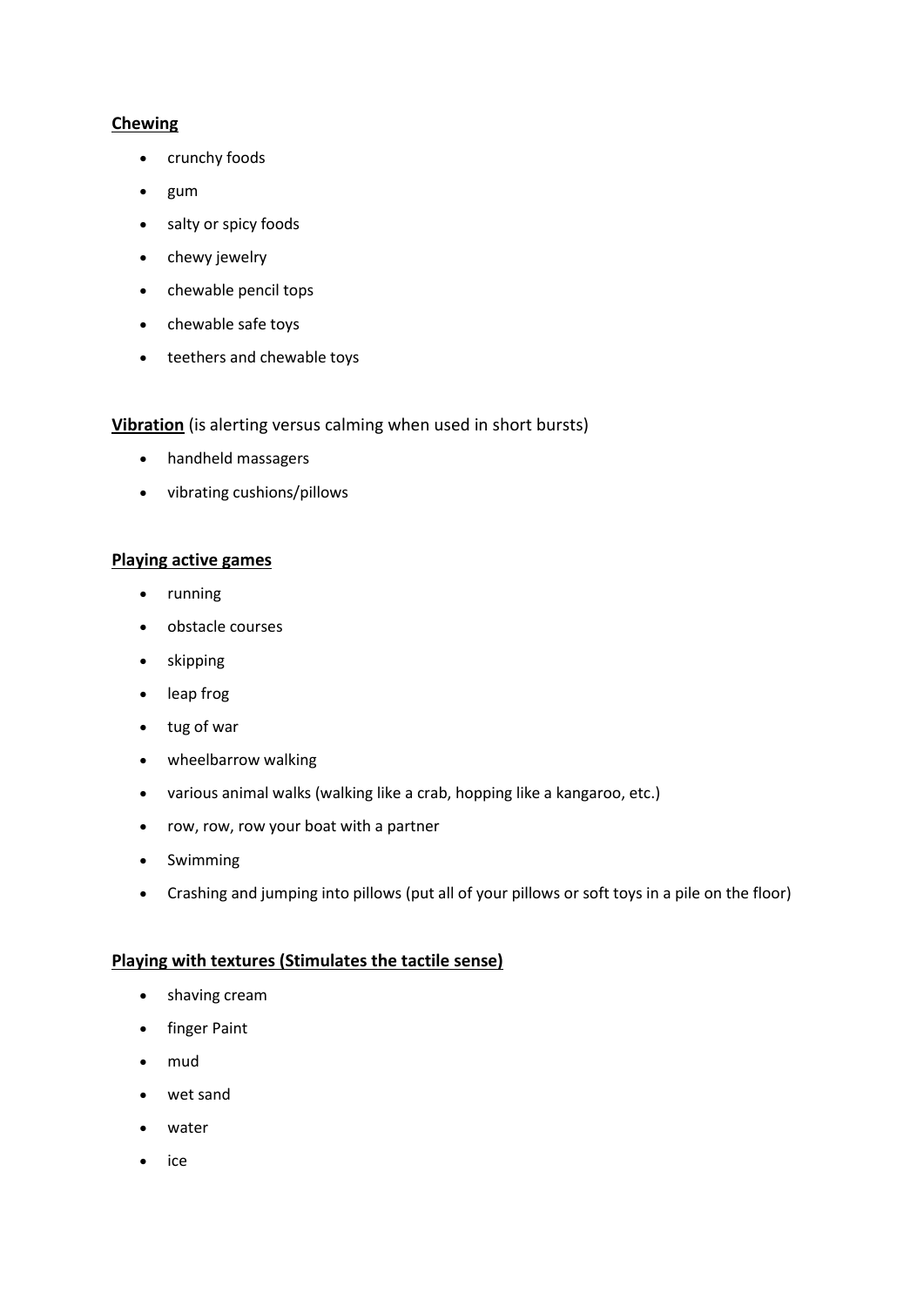### **Blowing**

- various whistles and noise makers
- bubbles
- pinwheels

#### **Movement**

- Rolling on a large ball on back or belly
- Sitting on a large ball during meals, for homework/in school
- Scratching their back vigorously for a few minutes

**Spinning** (a very intense sensory experience, best for kids to spin themselves even if they love spinning. Be very cautious of spinning a child, and only do so a few times in both directions. This is important because it will help balance out their system.)

- swing
- swivel chair
- while standing
- sit and spin

### **Sensory Activities that are Calming**

- Wearing Tight Clothing
- Body socks or stretchy bands for short intervals during play
- Compression clothing worn throughout the day
- Wearing compression or weighted vests for 10-20 minutes during difficult times of the day (i.e. transitions)
- Quiet time in sensory tent

### **Playing in sensory bin (tons of ideas, the sky is the limit)**

- $\bullet$  rice
- beans
- birdseed
- sand
- cloud dough
- spaghetti/ noodles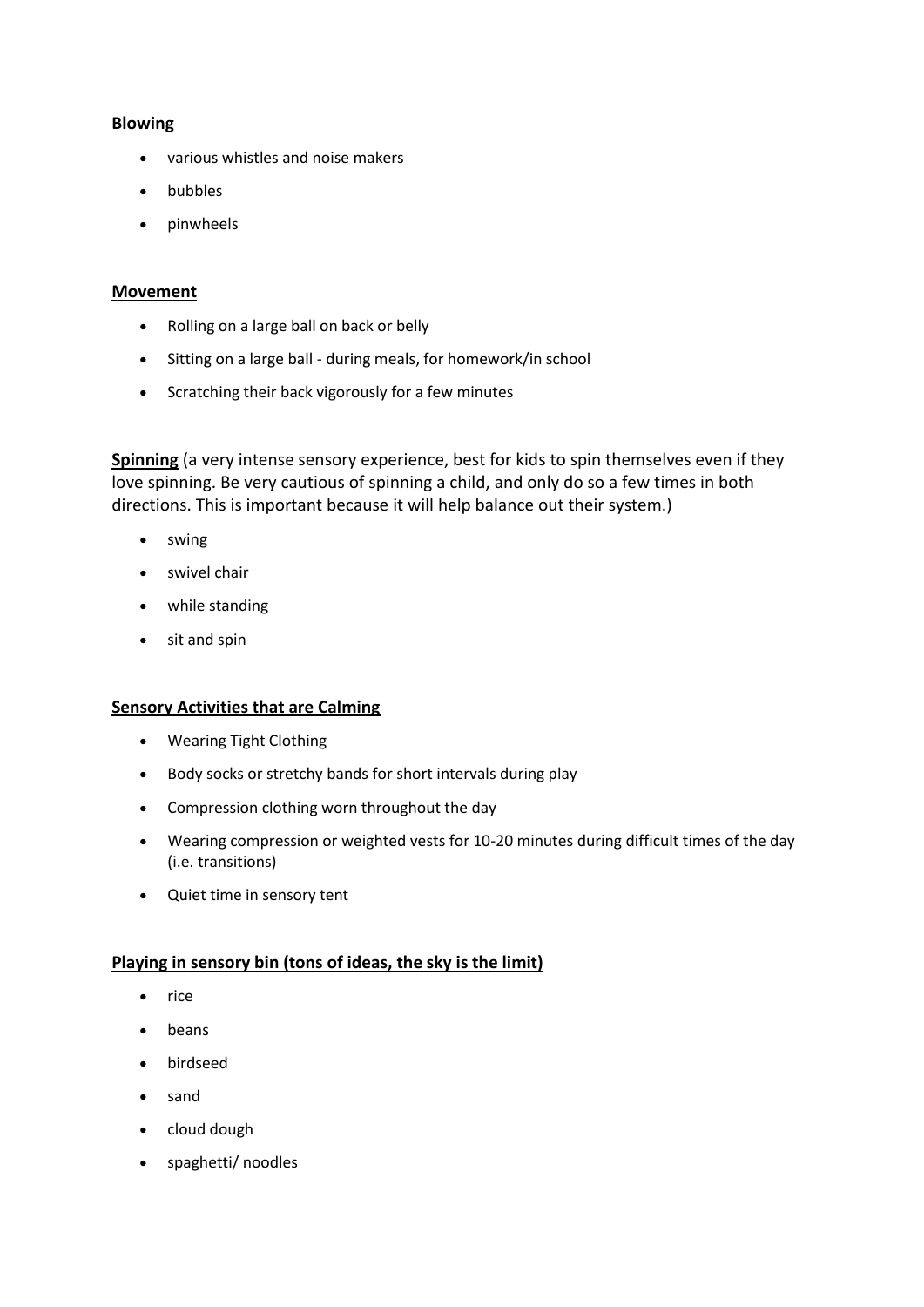# **Touch**

- Massage
- Kneeding playdough or therapy putty

# **Handling fidget toys (a wide variety of options)**

- $\bullet$  koosh balls
- stress balls

### **Squishing and squeezing**

- hugs
- squeezing into tight spots or behind furniture
- wrapping up tightly in blanket
- sleeping in stretchy sheets that are tucked in on sides
- laying under a large yoga ball
- Sit or stand or a wobble cushion or wiggle seat (great for meals, homework, and crafts)

## **Using essential oils (different types of oils are used to calm or be alert)**

- in room diffusers
- applying to skin
- in bath

## **Audio**

- Listening to rhythmic or soft music
- Wearing noise cancelling headphones

### **Watching slow moving or soothing images**

- Fish tank
- Lava lamp
- Slow changing lights

### **Sucking/drinking**

- Drinking something warm
- Sucking thick milkshake through a straw
- Drinking something cold

### **Slow rocking**

- Rocking chair
- Hammock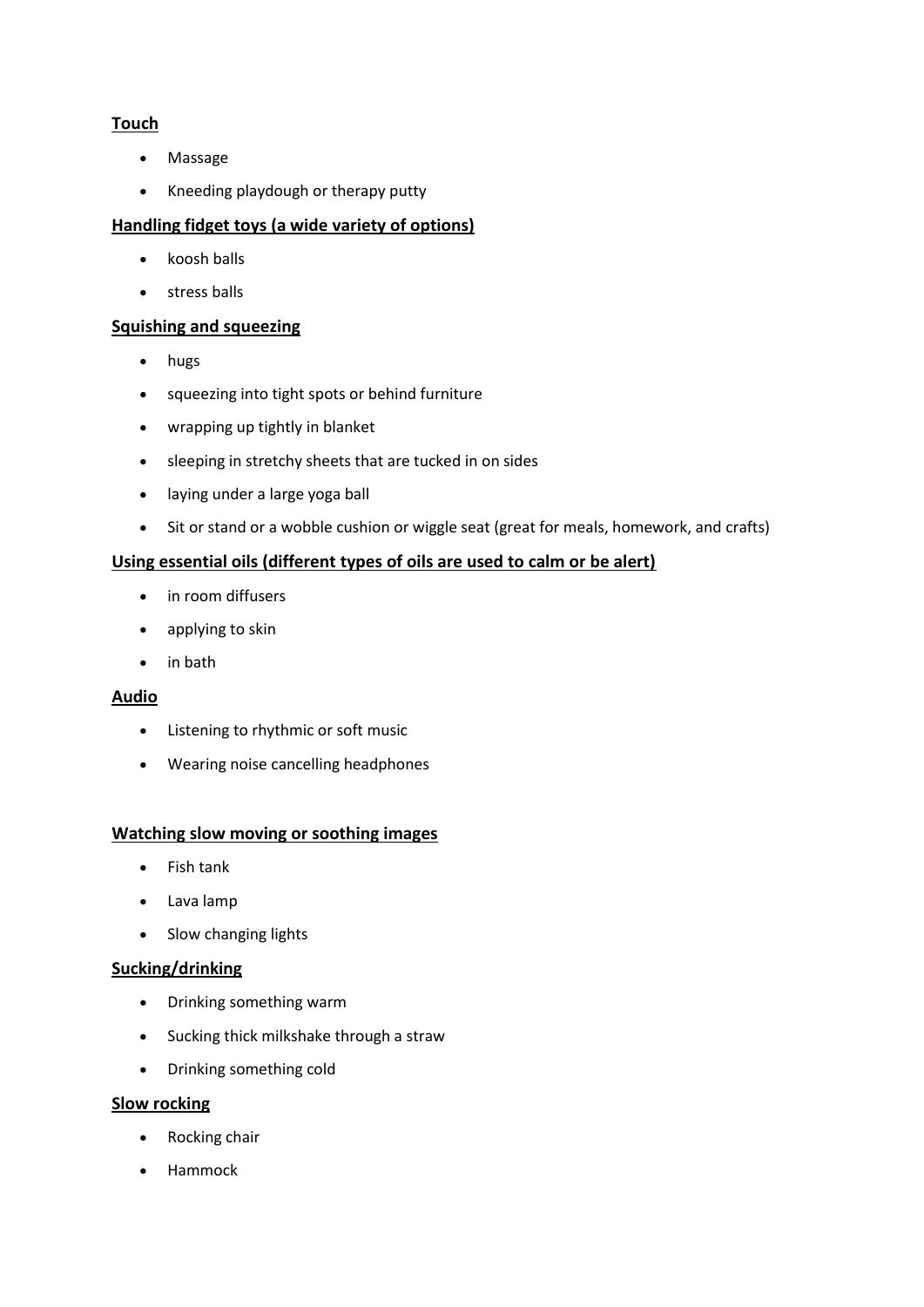## **Calming**

- Using heavy or weighed blankets or lap pads (check out the whole guide for weighted blankets here and how and when to use weighted lap pads.)
- Vibration (is calming rather than alerting when used for longer periods of time)
- Handheld massagers
- Vibrating cushions/pillows
- Teethers and chewable toys

#### **Set up a circuit**

A sensory circuit is a great way both to energise and settle children. The aim is to focus concentration in readiness for the day's learning. The circuit also encourages the development of the child's sensory processing skills.

The circuit should be split into 3 sections

#### **Alerting**

The aim of this section is to provide vestibular and proprioceptive stimulation within a controlled setting.

Activities that could be used in this section include:

- Bouncing 10 times on trampet
- Spinning a hoop
- Walking on stilts
- Rolling on physio ball
- Bunny/frog hops
- Wheely boards

#### **Organising**

This section includes activities that require motor sensory processing, balance and timing. The child needs to organise their body, plan their approach and do more than one thing at a time in a sequential order.

Activities that could be used in this section include:

- Balancing on a beam
- Textured stepping stones
- Throwing bean bags into a hoop
- Blowing bubbles
- Wobble boards
- Climbing